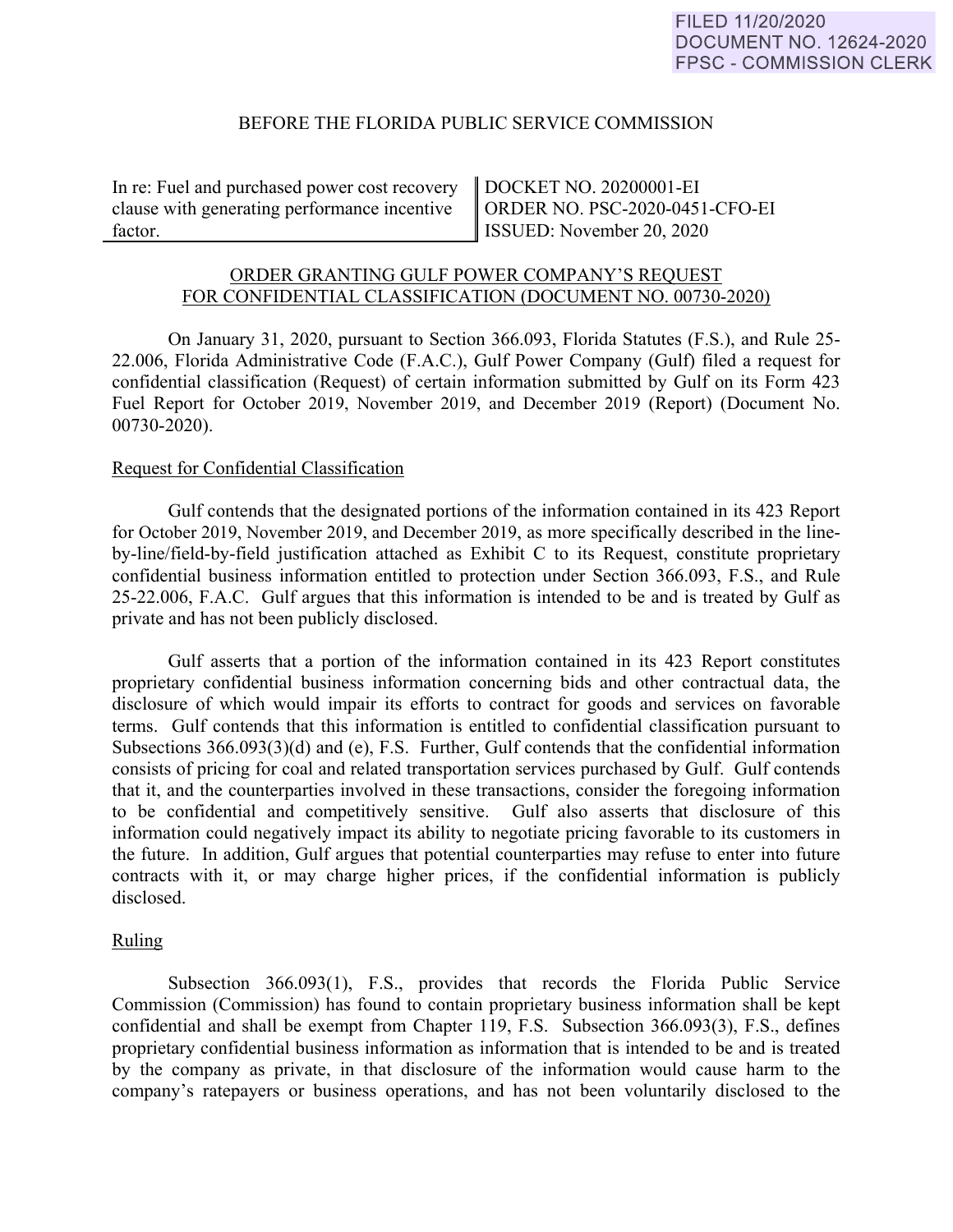## ORDER NO. PSC-2020-0451-CFO-EI DOCKET NO. 20200001-EI PAGE 2

public. Subsection 366.093(3), F.S., provides that proprietary confidential business information includes, but is not limited to:

(d) Information concerning bids or other contractual data, the disclosure of which would impair the efforts of the public utility or its affiliates to contract for goods or services on favorable terms.

(e) Information relating to competitive interests, the disclosure of which would impair the competitive business of the provider of the information.

 Upon review, it appears the information and data provided in this request satisfies the criteria set forth in Subsection 366.093(3), F.S., for classification as proprietary confidential business information. The pricing information for coal and related transportation services appear to be "information concerning bids or other contractual data, the disclosure of which would impair the efforts of the public utility or its affiliates to contract for goods or services on favorable terms" and "information relating to competitive interests, the disclosure of which would impair the competitive business of the provider of the information." Thus the information identified in Document No. 00730-2020 shall be granted confidential classification.

Pursuant to Subsection 366.093(4), F.S., the information for which confidential classification is granted herein shall remain protected from disclosure for a period of up to 18 months from the date of issuance of this Order. At the conclusion of the 18-month period, the confidential information will no longer be exempt from Subsection 119.07(1), F.S., unless Gulf or another affected person shows, and the Commission finds, that the records continue to contain proprietary confidential business information.

Based on the foregoing, it is

 ORDERED by Commissioner Andrew Giles Fay, as Prehearing Officer, that Gulf Power Company's Request for Confidential Classification of Document No. 00730-2020 is granted. It is further

ORDERED that the information in Document No. 00730-2020 for which confidential classification has been granted shall remain protected from disclosure for a period of 18 months from the date of issuance of this Order. It is further

 ORDERED that this Order will be the only notification by the Commission to the parties concerning the expiration of the confidentiality time period.